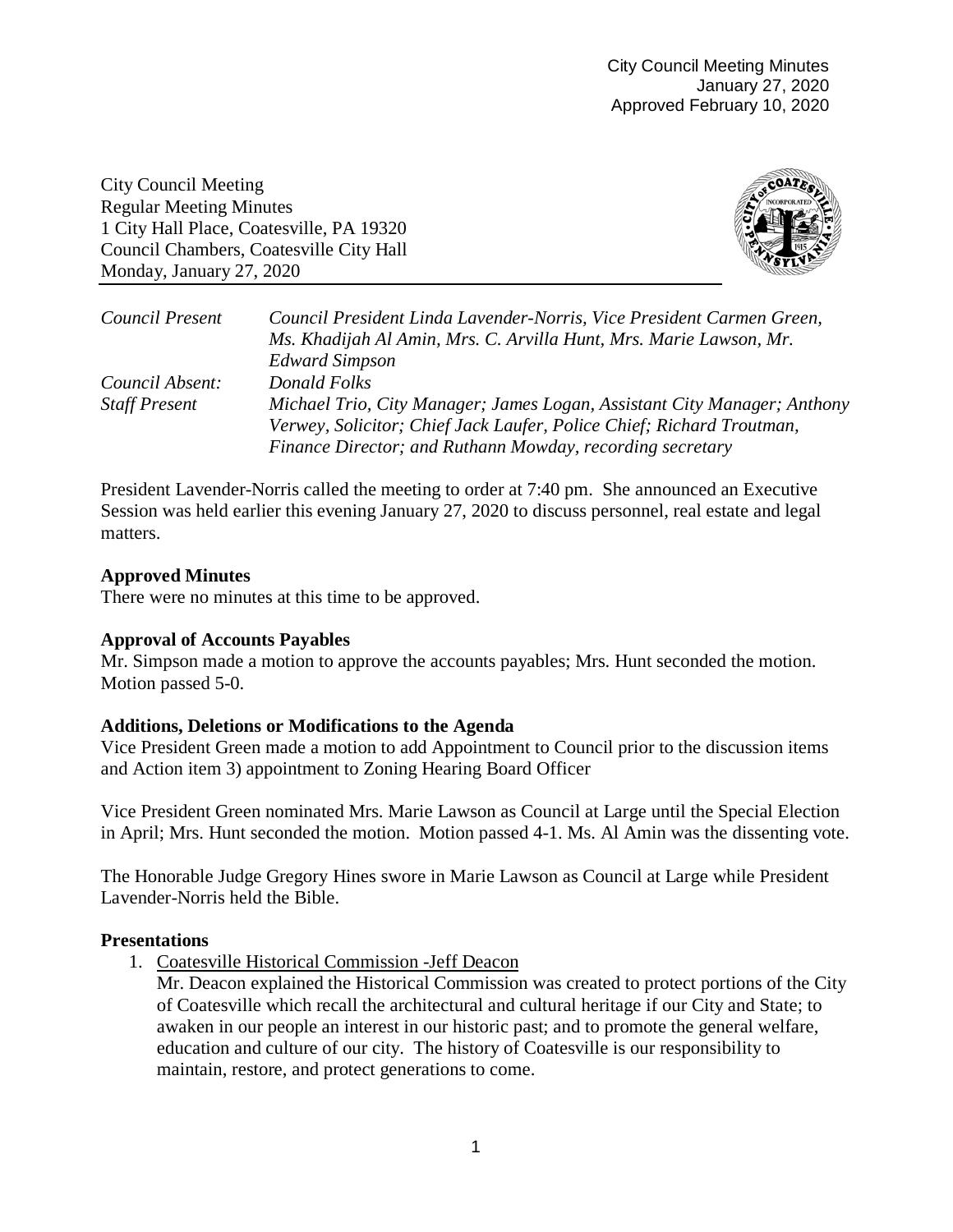The Historical Commission is populated and staffed by volunteers from Coatesville City and the greater Coatesville Area. Some Historical Commission members have professional training in areas of history and architecture while others bring a passion about our shared past and a love of history and preservation.

The Commission has found opportunities to partner with a variety of llocal and regional institutions, organizations, developers and area business owners. The mandate for the commission is preserving the story of over 300 years of settlements.

The Commission is therefore charged with the responsibility of developing and continuing an effective program of landmark recognition and preservations. The Commission shall have the power of review and recommendation in any case involving the demolition of a landmark structure or alteration that would be in such manner as to change its initial character. The Commission shall have the opportunity to study and review all plans and proposals involving the reconstruction, alteration, restoration, demolition and razing of properly designated landmark as herein provide. The Commission is just one are of the city government and relies on involvement of other parts of the Civic to fulfill its mandate.

## 2. Parks and Recreation Commission

Mr. Bookman announced the Parks and Recreation Commission is celebrating Black History Month with book readings from African American authors, poets, leaders and artist favorites. Come, enjoy a pancake breakfast and bond over books read aloud by some of our community, residents from their favorite African American Children's books. The event is Saturday, February 15, 202 from 10 am to 12 pm, Coatesville City Hall. All kids between the ages of 6-17 are welcome.

A new edition will be added to the basketball courts in Patton Park. The original backboard was shattered on assembly and a new one is being sent out. Mr. Bookman asked for better lighting at Patton Park.

## **Citizens Hearings – Regular Action Items Only (3 Minutes)**

There were no citizens comments regular action items only at this time.

## **Regular Action Items**

- 1. Receive and consider payment No. 8 to MECO Contractors for the amount of \$8,798.40 from funds received for the Chester County CRP Funds Ms. Al Amin made a motion to approve payment No 8 to MECO Contractors for the amount of \$8,798.40 from funds received from the Chester County CRP Funds; Vice President Green seconded the motion. Motion passed 6-0.
- 2. Receive and consider Resolution Authorizing the Issuance of a Writ for Special Election of a City Council Member at Large Vice President Green made a motion to approve a Resolution authorizing the Issuance of a

Writ for Special Election of a City Council Member at Large; Mr. Simpson seconded the motion. Motion passed 6-0.

3. Receive and consider Zoning Hearing Board Officer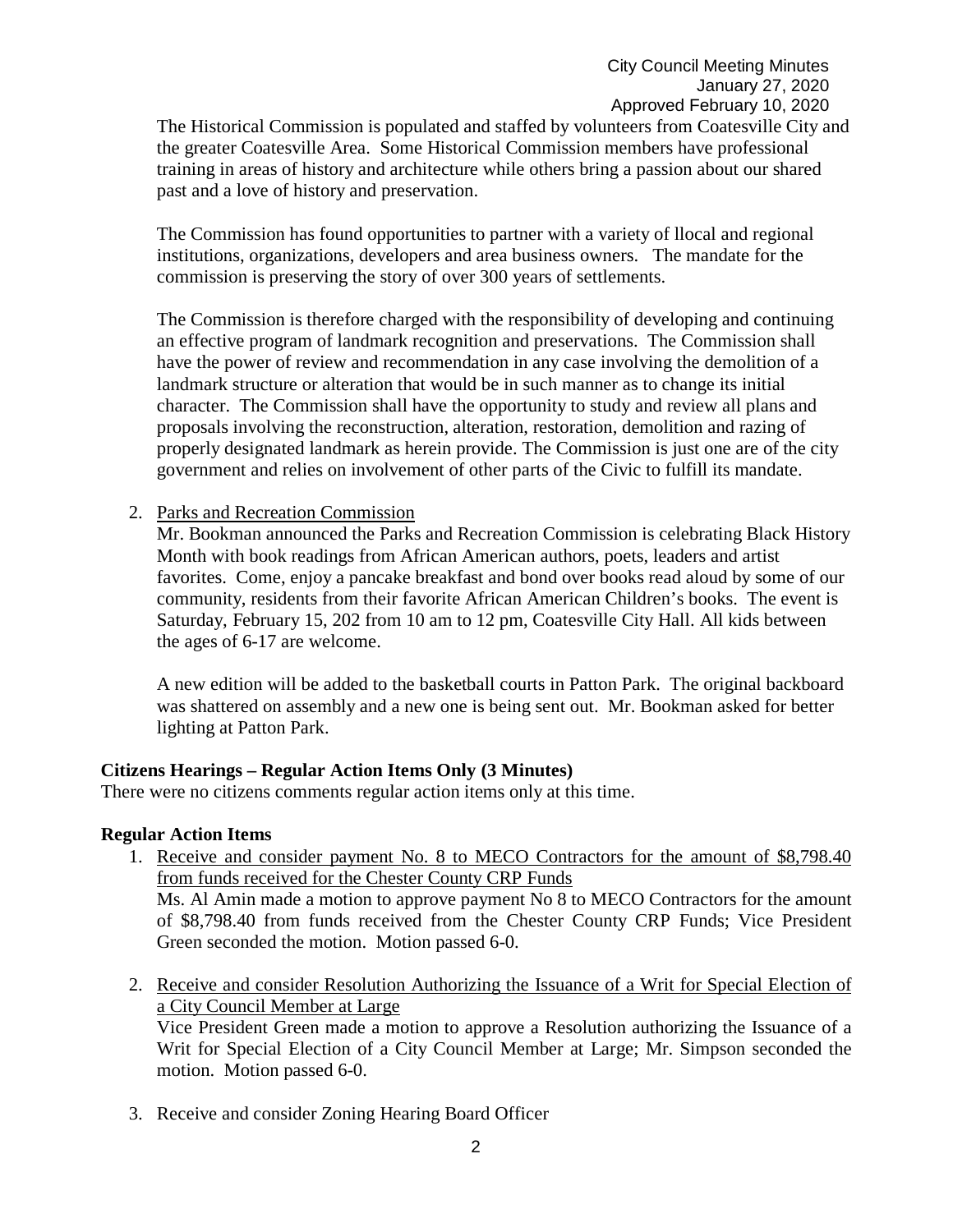Ms. Al Amin made a motion to approve the City Manager, Michael Trio to be the Zoning Officer; Vice President Green seconded the motion. Motion passed 6-0.

Vice President Green made a motion to close action items; Ms. Al Amin seconded the motion. Motion passed 6-0.

## **Discussion Items**

There were no discussion items at this time.

## **Reports**

1. Solicitor

Mr. Verwey announced he:

- Reviewed and advised the City on certain real estate matters
- Advised on issues related to Special Election
- Addressed certain land development matters on behalf of the City
- Prepared an Ordinance Amendment
- Addressed enforcement Issues
- 2. City Manager

Mr. Trio announced:

- Catalyst Amphitheatre engineering plans in progress
- Community Center appraisal has been received for property in an as is where is condition
- $\bullet$  1<sup>st</sup> and Lincoln
	- o Area winterized and performed stabilization along excavations on 1stAvenue. Monitoring Traffic control
- Train Station
	- o HBO additional filming proposed on Feb 14-16, 2020
	- o Train Station starts date is last ¼ of 2020
	- o Working with real estate and engineering personnel
- PECO
	- o Working with Senators Office for expediting Comcast and Verizon issues to finish in springtime
- Planning Commission
	- o Discussing new 2 project in the next meeting.
- Zoning Hearing Board
	- $\circ$  Meeting on Bud and Blooms continued to Feb 25<sup>th</sup>.
- Kiosks are in next to the flower shop at 300 East Lincoln Highway
- 3. Assistant City Manager

Mr. Logan announced:

- The 1<sup>st</sup> VPP meeting was facilitated by  $2<sup>nd</sup>$  Century Alliance & the City of **Coatesville**
- Martin Luther King Day clean up service over 30 volunteers Coatesville PD also conducted a Day of service in the city enlisting officers and community residents.
- Community Center building appraised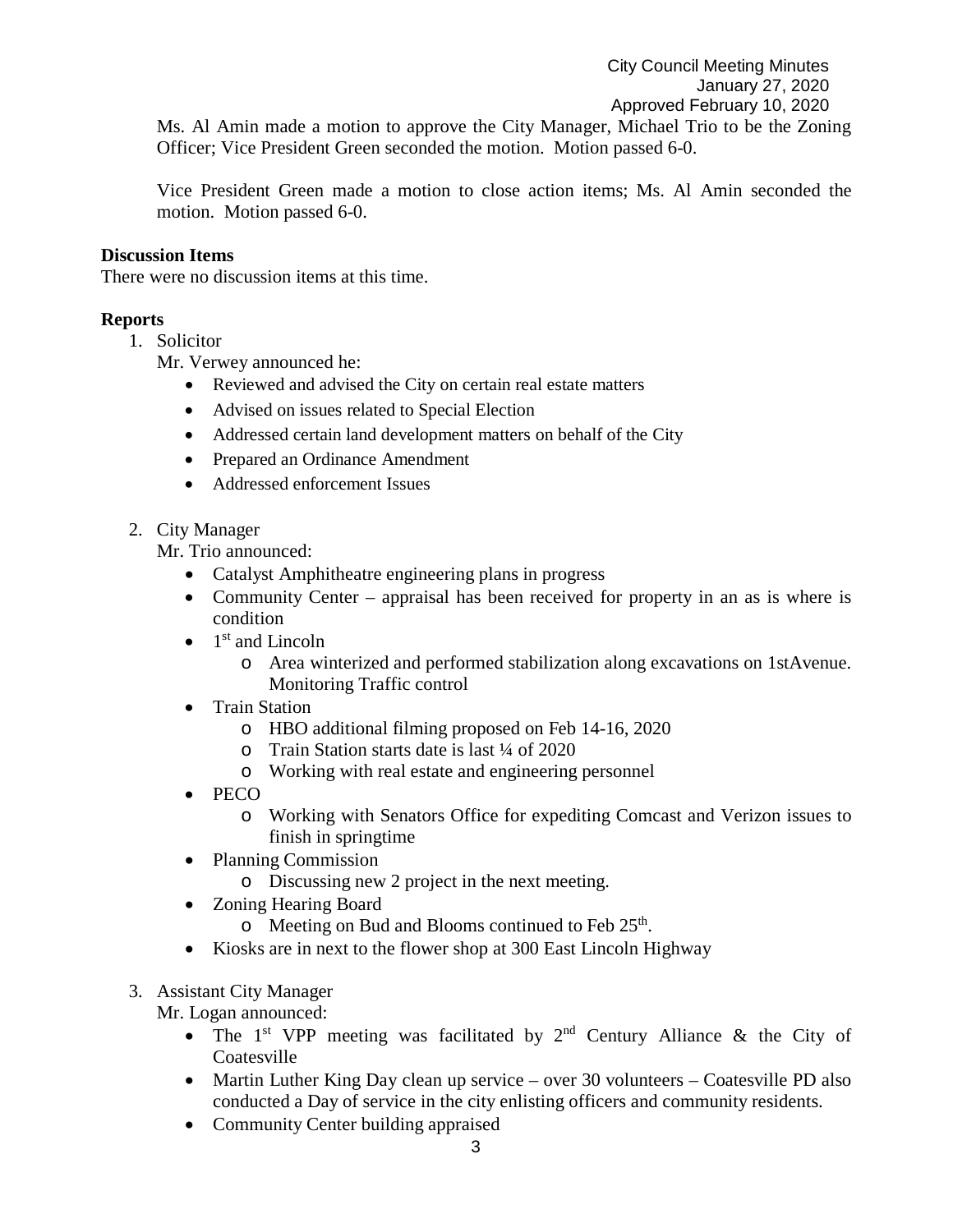- Ash Park feasibility Planning Gropu continues master Plan Progress
- Workforce Development and Incubator Program meeting scheduled for Jan 28<sup>th</sup>
- Create Series: Business Skills for Success meeting schedule for January 28<sup>th</sup>.

## **Citizens Hearings Non-Agenda Items Only (3 Minutes)**

Mr. Simpson made a motion to close citizens hearings; on non-agenda items; Mrs. Hunt seconded the motion. Motion passed 6-0.

#### **Council Comments**

Mr. Simpson thanked everyone for attending the meeting. Have a safe trip home. There are no sporting events this evening, so there is no hurry. Thank you.

Mrs. Lawson thanked everyone for attending the meeting. It is fantastic to be back up here with most of my former colleagues. I feel like I didn't miss a beat. It's been nice to serve on the Civil Service Commission and Ash Park Advisory Board. O knew as soon a I got into them, it would be a matter of time. Thigs happened for a reason and I'm very appreciative for those who voted and their confidence in me this time around. I look forward to working with the City again. Thank you

Mrs. Hunt thanked everyone for coming out and sharing with us. I would like to welcome Mrs. Lawson back to City Council. You were such a great asset when you were here. I look forward to working with you in the future. Yesterday, out Country really suffered a major tragedy. The loss of nine precious lives. I ask that we continue to pray for the family of Kobe Bryant and the families of the others in the helicopter crash. I know how we feel, I feel and I can only imagine what those families are going through. I ask that we collectively pray for them. I know back in 1986, I suffered a major loss. I had my brother, his wife and child killed in a car accident as they were on their way here from South Carolina. I can feel some of the impact of what it does. Just yesterday and even today is just a very sad time in our country, so just continue to pray for them. Also, I want to invite you if you're not busy, it's been a real burden on me looking and reading that so many children are missing, being kidnapped and abducted. So, I put together a task force. We had a meeting right before Christmas and will have another meeting this Thursday at 6:00 pm here in the Council Room. If anyone is available, we would like you to come out and to see what we could do, I do not know really where to start, it's just something I want to do and see what we can do and try to combat some of the stuff going on right here in our Community. If you are available, it is on 1 hour @ 6:00 pm on Thursday. Would love for you to come. It is exciting to hear about the things going on in the City and continuing to go on. So just continue to pray for Council as we move things forward.

Ms. Al Amin thanked everyone for coming out an being a part of the Council meeting. I look forward to the City to move forward and accomplish the things we have been working on for a long time. Safe travels home.

Vice President Green thanked everyone for attending the meeting. I love to see the Liberian nation here, although they didn't speak. You are welcome here as always. There are a lot of new faces here. The MLK day was such a wonderful day, it was so wonderful that there were so many people, organizations and groups of people participating and coming together to community clean. They did a replica march of the Selma March from gateway Park to  $\overline{4}^{th}$  Avenue. There was about 100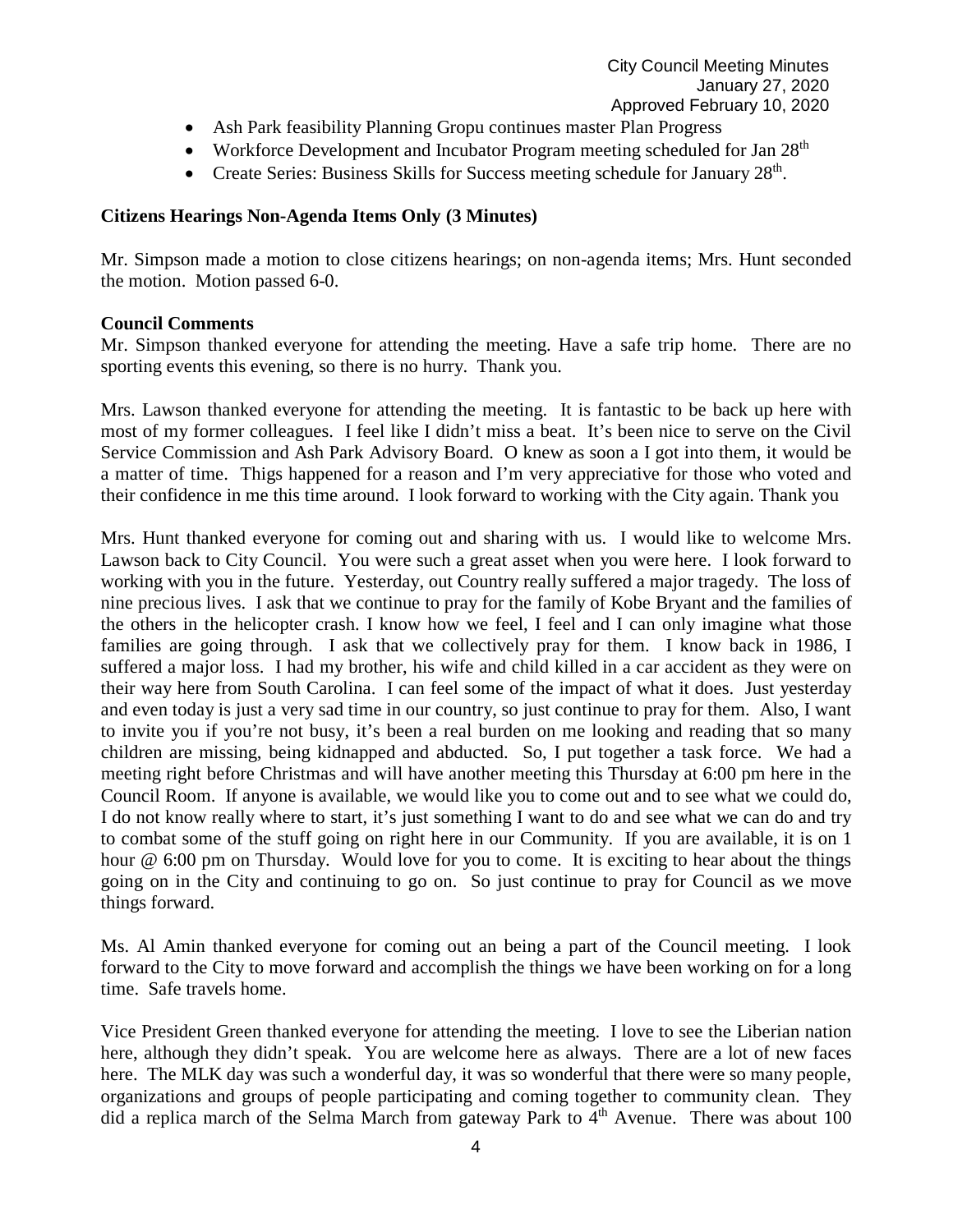people who participated man, women and children. There were so many people who came out to the CYWA and donated their time and painted. They did things in the agency. The local church provided a beautiful soul food lunch, it wasn't a lunch it was a buffet. There were so many people that were excited to work in the community. I wish we could do that every day, picking up trash, painting, cleaning, just doing whatever we could do. Dr King has a wonderful legacy and wonderful tribute that we do for him as a day of services. Thank everyone who came out, checked on their neighbor, being nice to their neighbor, whatever the case may be, it was a wonderful time. I am excited too about the good things that are going on in the City. Very excited about being on the 2020 schedule for the Train Station Like I keep saying over and over and over again. O excited about discussion on building our own Fire Station. I'm excited about all kinds of stuff, its about improving the quality of life for our residents. Some things we can do, and some things we can't do. But for all the things that we can impact and do, trust me this group of seven will make sure we try. We partnered with 2<sup>nd</sup> Century Alliance, grateful for Main Street Manager, Charles and so grateful for Urias, the Community Organizer. You guys and the things that you do and the things you bring into the City. We had a wonderful thing today honoring our first local business in the Community. Joe Colon, Automotive Detailing Company. Its just wonderful his business is so nice and clean and he's been here for a year. He seems to be doing very well according to what he said. I feel bad because I didn't even know his business was here since I work the opposite way and by the time I get to the City, heels closed. I appreciate them and I appreciate your forming the program. The wonderful plaque you presented to him, his family and coworkers was wonderful. You know we have to support our business's we have to give them, its one thing we try to get them to come here, open up here, but we need to patronize them and we need to acknowledge them. I thank you for that program, Charles, and I urge you to continue acknowledging other new businesses in the City and the old businesses. Thought it was a wonderful thing. Thank everyone for coming out and we appreciate you all very much.

President Lavender-Norris thanked everyone for coming out this evening. Thank you to the Historic Commission for the presentation and the work you do here. I echo Vice President Green on her sentiments regarding the ceremony for Mr. Colon. It is a pleasure and honor to just acknowledge and show our appreciation to the businesses who have decided to stick with us. Also, a little side note, today is John Pawlowski's birthday. The gentleman who was at the VPP meeting and responsible for the Gazebos over at the Riverwalk. Happy Birthday, Mr. Pawlowski! I had the pleasure of going to the White House to represent the City of Coatesville. It was for a discussion on transforming local communities. Very well attended. Mayors from all across the Country. I talked to quite a few of them, engaged with a few of them. A couple of them were asking, one gentleman was from Pittsburgh and he said he had his eye on what the City of Coatesville is doing and wanted to know how we were making things happen. My. First response to him was, collectively, it's not any individual, its not only the local governments, it's the residents, it's the retailers, its everyone involved. That's how we get it done. He appreciated hearing that and said that might be their problem. It could be because if your trying to tug the boat by yourself, its not going to happen, but if you have quite a few people helping, trust it will move forward and that's where we're going by the Grace of God. But it was a wonderful time. I had the opportunity to meet Ben Carson, Kelly Ann Conway and our President. God knows I don't agree with a lot of what they say or do. However, I totally 100% respect their positions and the mere fact, I was there representing the City, it caused me to stand still and respect it mores. It was a pleasure and there are people watching us, we don't know it, however it is happening. Our City is just moving forward in so many ways. Its